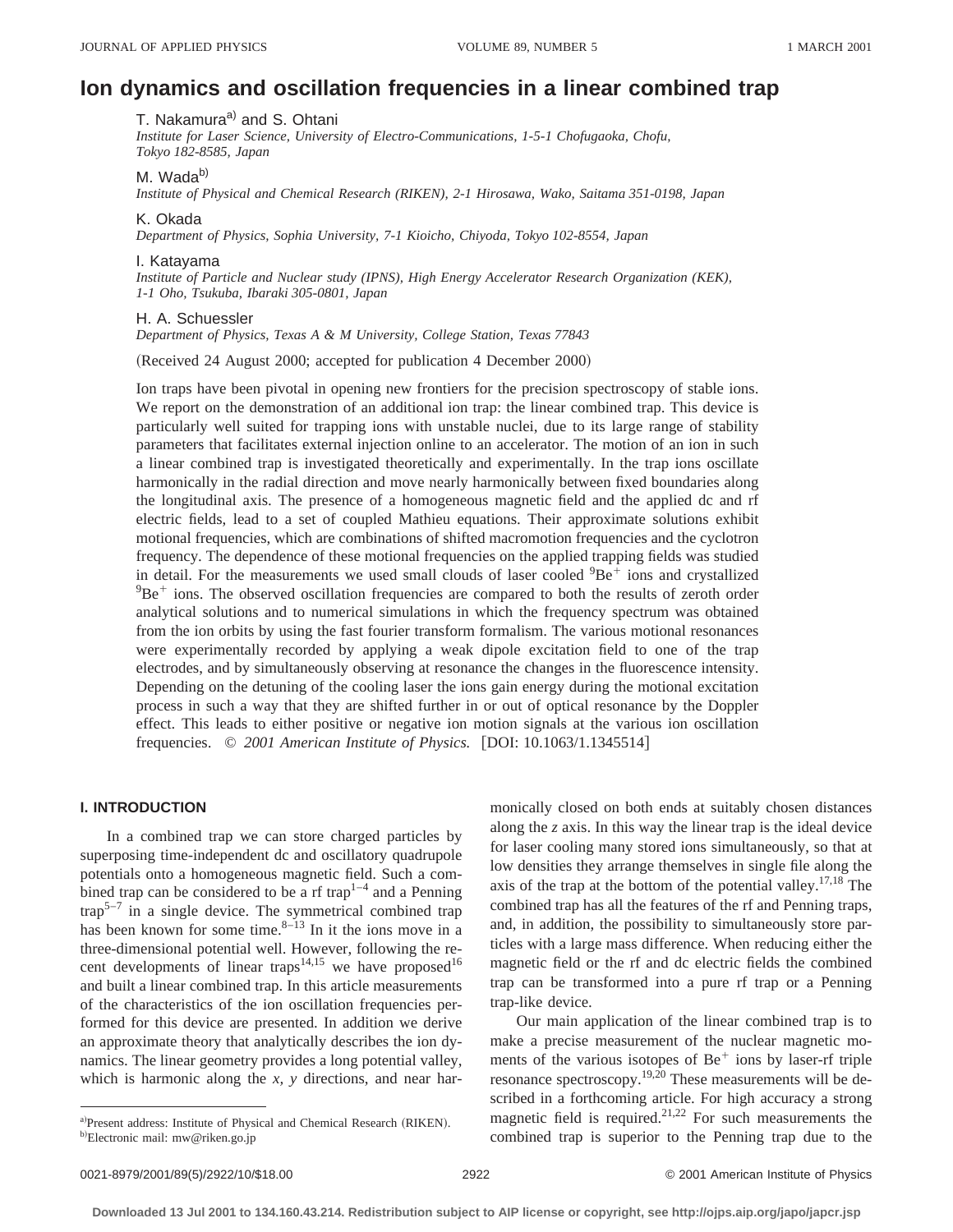

FIG. 1. Schematic diagram of a linear combined trap. (a) Three sets of four circular ion trap electrodes are placed in a magnetic field which is oriented parallel to the trap electrodes. (b) The trapping field potentials with the storage section in the middle are shown.

better signal to noise ratio as a consequence of the possible strong concentration of the cooled ions along the trap axis. Also, external injection is favored for the combined trap since it has a larger stability region than other storage devices. The combined trap also has ideal geometrical matching and good coupling for an upstream ion beam guide by which radioactive ions can be transported to the trap from an isotope separator. $^{23}$  This is particularly useful when radioactive ions produced online at a nuclear accelerator $24$  need to be studied. In this context, the nuclear moments, as well as their distributions in a nucleus, can be determined.<sup>25</sup>

This article is divided into seven parts. After the introduction we find in Sec. II an approximate analytical solution for the equations of motion of ions stored in a linear combined trap using a set of coupled Mathieu equations. Next, in the experimental section we described the apparatus and the measurement procedure using cooled clouds of ions and crystallized ions. In Sec. IV the observation of the various ion oscillation frequencies and their dependence on the operational parameters are given. Section V presents the numerical simulation of the ion dynamics. Here the fast Fourier transform (FFT) formalism yields the ion oscillation frequencies from the calculated ion orbits. In Sec. VI we compare the results of the measurements with theory and the simulations, and discuss the occurrence of spurious motional resonances. Finally, the different modes of the trap operation are related to each other in Sec. VII.

# **II. THEORY**

#### **A. Ion motion**

Figure 1 displays the geometrical arrangement and segmentation of a linear combined trap into three sections, which carry the same rf voltage, but which can be individually biased to restrict the motion of the ions along the trap axis in the center section. The basic equation of motion of a charged particle of mass *m* and charge *e* in the trap is

$$
m\ddot{\mathbf{r}} = -e\nabla\Phi + e\dot{\mathbf{r}} \times \mathbf{B}.\tag{1}
$$

The ions move under the influence of a magnetic field **B** and an electric field  $-\nabla\Phi$ . The electric field is produced by applying the voltage  $\Phi_0(t) = V_{dc} - V_{ac} \cos \Omega t$  between the adjacent electrodes of four cylindrical electrodes and the bias voltage  $V_z$ . In the region near the midpoint of the trap axis, the potential  $\Phi$  can be approximated

$$
\Phi(x, y, z, t) = \Phi_0(t) \frac{x^2 - y^2}{2r_0^2} + \frac{\alpha V_z}{z_0^2} \left( z^2 - \frac{x^2 + y^2}{2} \right). \tag{2}
$$

Here  $2r_0$  is the separation of opposite electrodes,  $z_0$  is half the length of the central region, and  $\alpha$  is a geometric factor of the trap. The magnetic field **B** is homogeneous and oriented along the *z* axis according to  $\mathbf{B}=(0,0,B_0)$ . In this way the Lorentz force provides additional radial confinement.

The equation of motion of an ion is

$$
\begin{aligned}\n\ddot{x} &= -\frac{e}{mr_0^2} (V_{\text{dc}} - V_{\text{ac}} \cos \Omega t) x + \frac{e \alpha V_z}{m z_0^2} x + \frac{e B_0}{m} \dot{y}, \\
\ddot{y} &= \frac{e}{mr_0^2} (V_{\text{dc}} - V_{\text{ac}} \cos \Omega t) y + \frac{e \alpha V_z}{m z_0^2} y - \frac{e B_0}{m} \dot{x}, \\
\ddot{z} &= -\frac{2e \alpha V_z}{m z_0^2} z.\n\end{aligned}
$$
(3)

The *z* equation describes the simple harmonic motion along the longitudinal *z* axis. In the transverse *x* and *y* directions the ions are harmonically bound. The motional equations can be rewritten in the form of coupled Mathieu differential equations

$$
\frac{d^2x}{d\tau^2} + \left(a - \frac{b}{2} - 2q\cos 2\tau\right) x - 2g\frac{dy}{d\tau} = 0,
$$
  

$$
\frac{d^2y}{d\tau^2} - \left(a + \frac{b}{2} - 2q\cos 2\tau\right) y + 2g\frac{dx}{d\tau} = 0,
$$
  

$$
\frac{d^2z}{d\tau^2} + bz = 0,
$$
 (4)

with the dimensionless parameters

$$
\tau = \frac{1}{2}\Omega t, \quad a = \frac{4eV_{dc}}{m\Omega^2 r_0^2}, \quad q = \frac{2eV_{ac}}{m\Omega^2 r_0^2},
$$

$$
b = \frac{8e\alpha V_z}{m\Omega^2 z_0^2}, \quad \omega_c = \frac{eB_0}{m}, \quad g = \frac{\omega_c}{\Omega}.
$$

$$
(5)
$$

The equation along the *z* axis is independent from the transverse motion and can be solved separately

$$
z = Z_1 \exp(i\sqrt{b}\tau) + Z_2 \exp(-i\sqrt{b}\tau)
$$
  
= Z\_1 \exp(i\omega\_z t) + Z\_2 \exp(-i\omega\_z t), (6)

where the *z* motion frequency is given by

$$
\omega_z = \frac{\sqrt{b}\Omega}{2} = \sqrt{\frac{2e\,\alpha V_z}{m z_0^2}}.\tag{7}
$$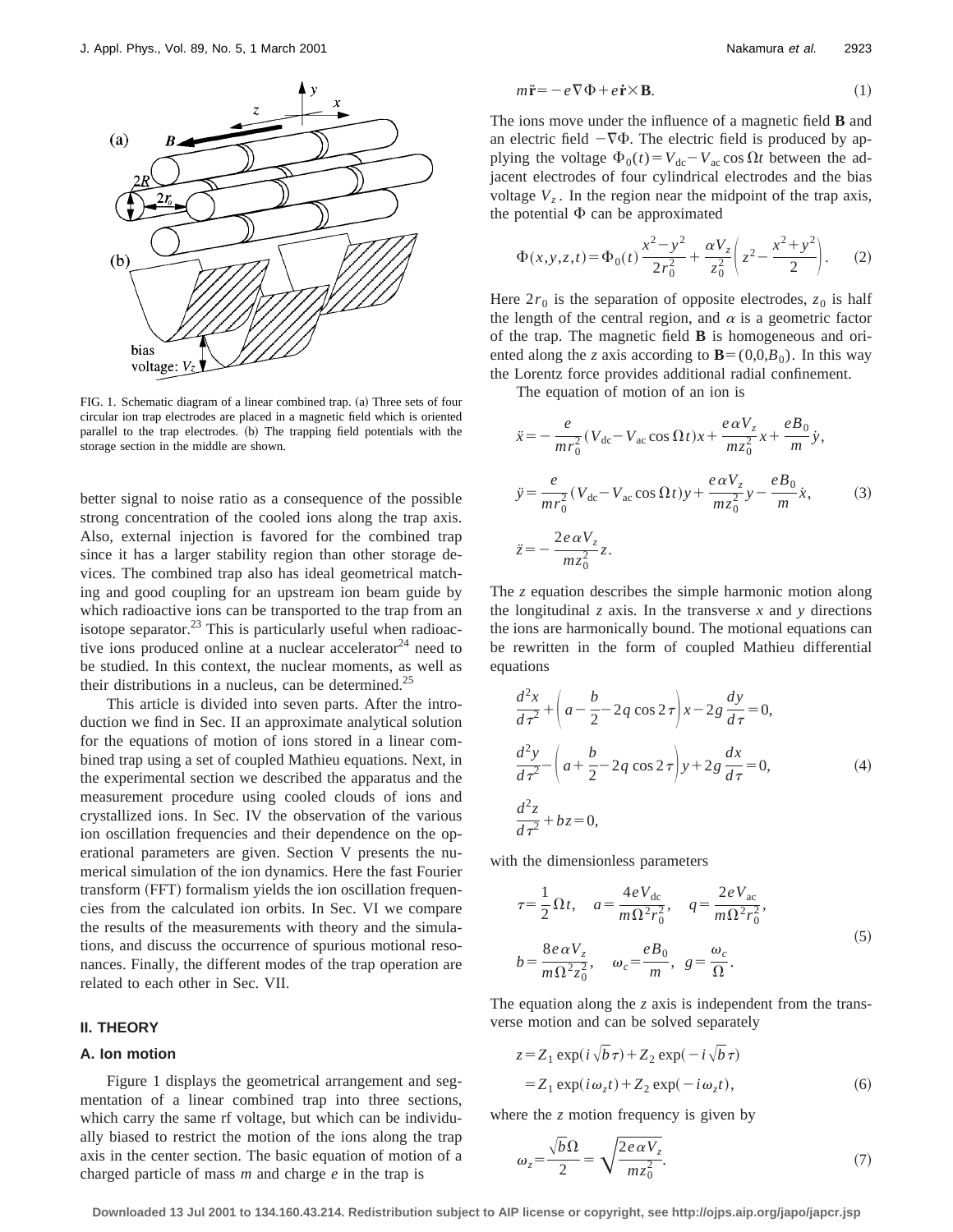In the special case that  $a = g = b = 0$  and  $q \neq 0$ , the equations along the transverse directions reduce to the uncoupled Mathieu equations; the solution of which is the well-known secular oscillation of the ion motion<sup>26</sup>

$$
x(\tau) = \sum_{n=-\infty}^{\infty} x_n(\tau) = A_0 \sum_n C_{2n} \exp[i(\beta_0 + 2n)\tau]
$$
  
+  $A'_0 \sum_n C_{2n} \exp[-i(\beta_0 + 2n)\tau],$   

$$
y(\tau) = \sum_{n=-\infty}^{\infty} y_n(\tau) = B_0 \sum_n C_{2n} \exp[i(\beta_0 + 2n)\tau]
$$
  
+  $B'_0 \sum_n C_{2n} \exp[-i(\beta_0 + 2n)\tau],$ 

with  $\beta_0 \simeq \sqrt{q^2/2}$ . For the zeroth order approximation of Eq. (4), if  $a = g = b = 0$  we replace the secular motion by harmonic dynamics in the pseudopotential<sup>3</sup> according to

$$
\frac{d^2x}{d\tau^2} = +(2q\cos 2\tau)x \approx -\beta_0^2 x,
$$
  

$$
\frac{d^2y}{d\tau^2} = -(2q\cos 2\tau)y \approx -\beta_0^2 y,
$$
 (9)

yielding when  $\beta_0$  is inserted into Eq. (4)

$$
\frac{d^2x}{d\tau^2} + \left(\beta_0^2 + a - \frac{b}{2}\right)x - 2g\frac{dy}{d\tau} = 0,\n\frac{d^2y}{d\tau^2} + \left(\beta_0^2 - a - \frac{b}{2}\right)y + 2g\frac{dx}{d\tau} = 0.
$$
\n(10)

Assuming that the solutions have the form

$$
x = A \exp(i\beta\tau) \quad \text{and} \quad y = B \exp(i\beta\tau). \tag{11}
$$

and substituting above, we obtain

with

$$
\begin{bmatrix} -\beta^2 + \beta_0^2 + a - b/2 & -i2g\beta \\ +i2g\beta & -\beta^2 + \beta_0^2 - a - b/2 \end{bmatrix} \begin{bmatrix} A \\ B \end{bmatrix} = 0.
$$
 (12)

The characteristic equation of this matrix can be solved and is given by

$$
\beta^2 = \beta_0^2 - \frac{b}{2} + 2g^2 \pm \sqrt{4g^2 \left(\beta_0^2 - \frac{b}{2} + g^2\right) + a^2}
$$
  

$$
\approx \frac{q^2}{2} - \frac{b}{2} + 2g^2 \pm \sqrt{2g^2(q^2 - b + 2g^2) + a^2}.
$$
 (13)

Substitution of Eq.  $(13)$  into Eq.  $(11)$  yields the *x* and *y* coordinates of an ion orbit and two motional frequencies. We label these frequencies  $\omega_h$  (high) and  $\omega_l$  (low). It follows

$$
\omega_{h,l} = \frac{\beta \Omega}{2}
$$
\n
$$
= \left[ \omega_0^2 - \frac{\omega_z^2}{2} + \frac{\omega_c^2}{2} \pm \sqrt{\omega_c^2 \left( \omega_0^2 - \frac{\omega_z^2}{2} + \frac{\omega_c^2}{4} \right) + \omega_a^4} \right]^{1/2}
$$
\n(14)

$$
\omega_0 = \frac{\beta_0 \Omega}{2} \approx \sqrt{\frac{q^2}{2}} \frac{\Omega}{2}, \quad \omega_a = \frac{\sqrt{|a|} \Omega}{2}.
$$
 (15)

Note that when the trap is operated without magnetic field, these frequencies become

$$
\omega_{h,l}^{0} \approx \left(\frac{q^{2}}{2} - \frac{b}{2} \pm |a|\right)^{1/2} \frac{\Omega}{2} = \sqrt{\omega_{0}^{2} - \frac{\omega_{z}^{2}}{2} \pm \omega_{a}^{2}}
$$
 (16)

which are the characteristic frequencies of the linear rf trap. From the form of these frequencies we obtain the stability condition to be

$$
\omega_0 > \sqrt{\omega_z^2/2 + \omega_a^2}.\tag{17}
$$

In the other extreme case, when the trap is operated without rf, but with a magnetic field and a dc-electric field along the *z* direction we obtain

$$
\omega_{h,l} = \left(\frac{\omega_c^2}{2} - \frac{\omega_z^2}{2} \pm \sqrt{\frac{\omega_c^4}{4} - \frac{\omega_c^2 \omega_z^2}{2} + \omega_a^4}\right)^{1/2},\tag{18}
$$

where  $\omega_h$  is the modified cyclotron frequency and  $\omega_l$  is the modified magnetron frequency. In general the combined trap is stable for all values of  $\omega_h$ . For  $\omega_l$  there exist an instability region when

$$
\sqrt{\omega_z^2/2 - \omega_\alpha^2} < \omega_0 < \sqrt{\omega_z^2/2 + \omega_a^2}.
$$
 (19)

In this instability region the rotational direction of  $\omega_l$  is inverted and it then corresponds to the magnetron motion of the Penning trap.

#### **III. EXPERIMENTAL ARRANGEMENT**

#### **A. Apparatus**

A diagram of the apparatus is shown in Fig. 2. It illustrates as the major parts the linear trap electrodes, the superconducting Helmholtz magnet, and a position resolving photon counting camera. The mechanical construction of the linear trap is similar to that of a quadrupole mass filter. The four quadrupole electrodes are made of cylindrical nonmagnetic stainless steel rods with a diameter  $2R = 6$  mm. The ratio of the rod diameter to the diagonal separation of opposite electrodes  $2r_0$  was chosen to be  $2R/2r_0 = 1.15^{27}$  This choice minimizes anharmonicity contributions to the field in the vicinity of the trap center.

In the present experiment the trap consisted of four rather than three segments. Trap operation and the manipulation of the stored ions are depicted in Fig. 3. The trap was operated in the unbalanced mode for ease in applying the various ion motion excitation voltages. In the unbalanced mode the rf voltage is applied only to one pair of electrodes whereas the other pair is grounded [Fig. 3(a)]. The rf-driving frequency  $\Omega/2\pi$  was about 7 MHz. The rf amplitude  $V_{ac}$  and dc quadrupole voltages  $V_{ac}$  were varied over a wide range of values to systematically measure the effect of changing the operating voltages on the ion motion frequencies. The outer two segments (length 15 mm) are positively biased by  $V_{z1}$  to produce the longitudinal closing field of the trap. The two inner segments (length 20 mm) are used for loading the trap with ions. The ions are then accumulated for observation of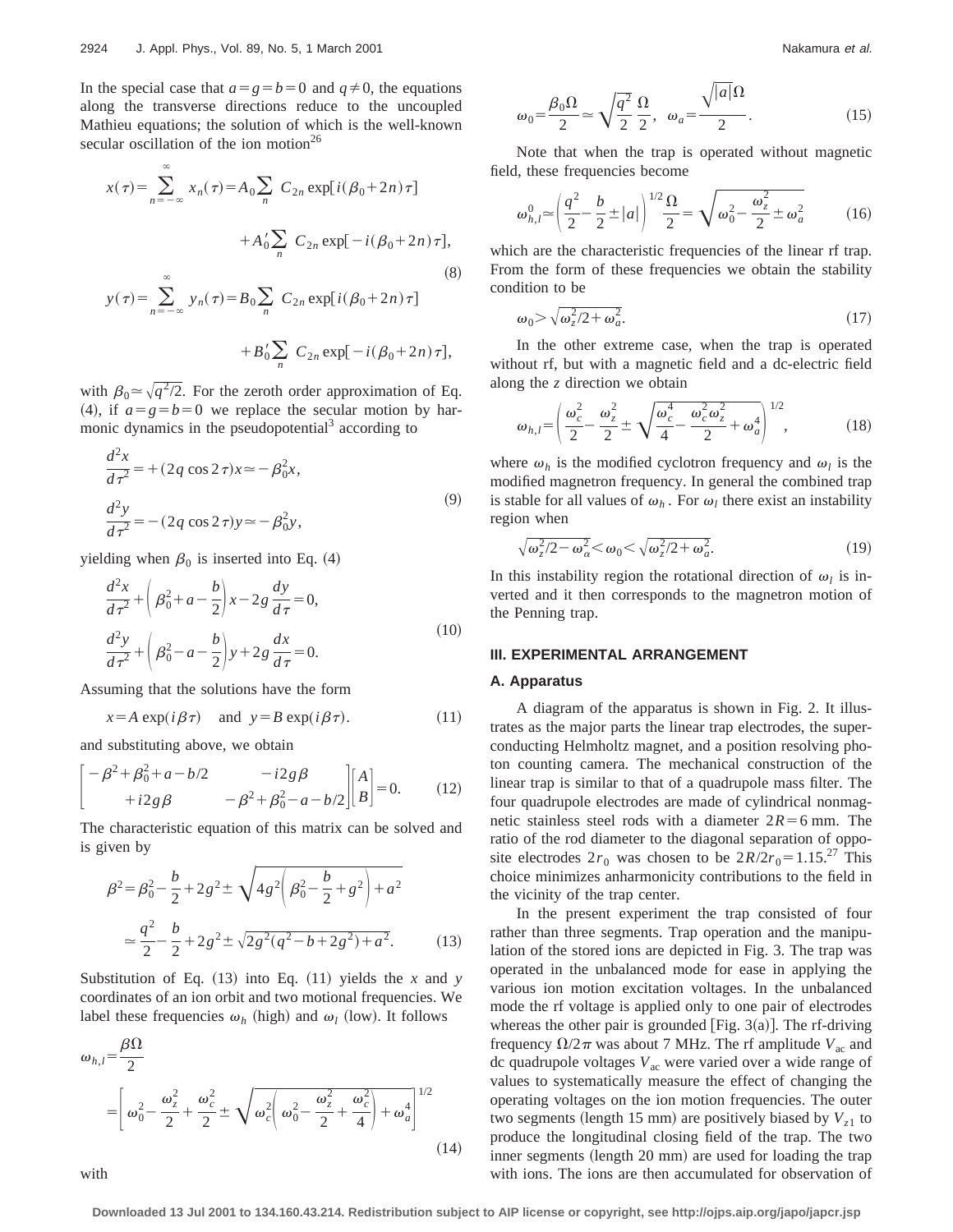

FIG. 2. Experimental apparatus used for fluorescence probing of the ion motion resonances. The four section combined trap is mounted in a superconducting magnet. A room-temperature bore offers access for the pulsed ablation laser and the cw circularly polarized cooling laser. A positionsensitive photon counting camera records the signal.

the ion fluorescence in the measurement section by a suitably applied bias voltage  $V_{z2}$ . The trap is filled with  ${}^{9}Be^+$  ions  $(natural isotopic abundance 100%)$  by evaporating and ionizing Be atoms with a pulsed YAG laser (with an energy of 15 mJ/pulse and a pulse duration of  $6 \text{ ns}$ ) from a beryllium disk located next to the central loading section. For dipole excitation of the motional frequencies, a small excitation rf voltage,  $V_s \cos 2\pi f_s t$ , was applied to one of the ion trap electrodes where  $V_s$  was about 0.01 V.

The maximum field of the superconducting magnet was 1 T. The magnetic field was calibrated with a small nuclear magnetic resonance probe. The magnetic field homogeneity over the region of the trapped ions of about  $1 \text{ mm}^3$  was  $|\Delta B/B| = 5 \times 10^{-7}$ . Since the bore in the magnet was at room temperature, it enabled us to insert and retract the glass tube containing the ion trap at all times.

A beam of single frequency tunable laser radiation of typically 100  $\mu$ W power was focused to a waist of about 100  $\mu$ m at the location of the ions. For our experiments the strong resonance transition from the  $2^2S_{1/2}$  ground state to the  $2^2P_{3/2}$  excited state with radiation at  $\lambda = 313$  nm was employed. A partial energy level diagram of  ${}^{9}Be^+$  is depicted in Fig. 4. In this diagram the hyperfine structure splitting (HFS) is neglected. For cooling, the laser frequency was slightly red detuned and either  $\sigma^-$  or  $\sigma^+$  radiation was used. A small angle of about 4° between the laser beam and the trap axis was chosen to efficiently remove energy from all degrees of freedom of the ion cloud and to produce few ion crystals. The sensitivity was such that the motional resonances of single ions could be observed. The ion fluorescence was imaged by a combination of achromatic lenses through a side hole in the superconducting magnet onto the cathode of a position resolved single photon counting camera (Hamamatsu type PIAS-TI).

#### **B. Measurement procedure**

All measurements of the ion motion spectrum were carried out on laser cooled ions, although some spectra are obtained on ion clouds, others on ion crystals. The motional state of the ions was dependent on the laser detuning  $\delta$ , the power of the cooling laser, and the number of ions in the trap. Figure 5 displays a sequence of fluorescence spectra as a function of laser detuning  $\delta$ . For each scan, the number of stored ions is different and decreases from trace  $(a)$  to  $(c)$ . For a small enough ion cloud (typically less than 100 ions) the spectrum exhibits the characteristic phase transition from a cloud state to a crystalline state. The wide structures on the left  $(a)$ ,  $(b)$ , and  $(c)$  represent cloud spectra, while the high peak on the right of (c) indicates the spectrum of an ion



FIG. 3. Ion trap operation: (a) The voltages applied to diagonally located pairs of electrodes are shown for the unbalanced trap operation mode. (b) Procedure for loading ions. Different dc-bias voltages applied to the four trap sections are depicted. The ion cloud trapped after the initial loading is for a measurement compressed to the observation section by switching the voltage on the second section positive. This procedure minimized contact potential problems by beryllium deposition after laser ablation.



FIG. 4. Partial energy level diagram of  $^{9}Be^{+}$  in strong magnetic field (HFS neglected), showing the recyclable  $\sigma^-$  transition used for laser cooling. A corresponding  $\sigma^+$  transition between the  $m_J = +1/2$  and  $m_J' = +3/2$  can also be employed.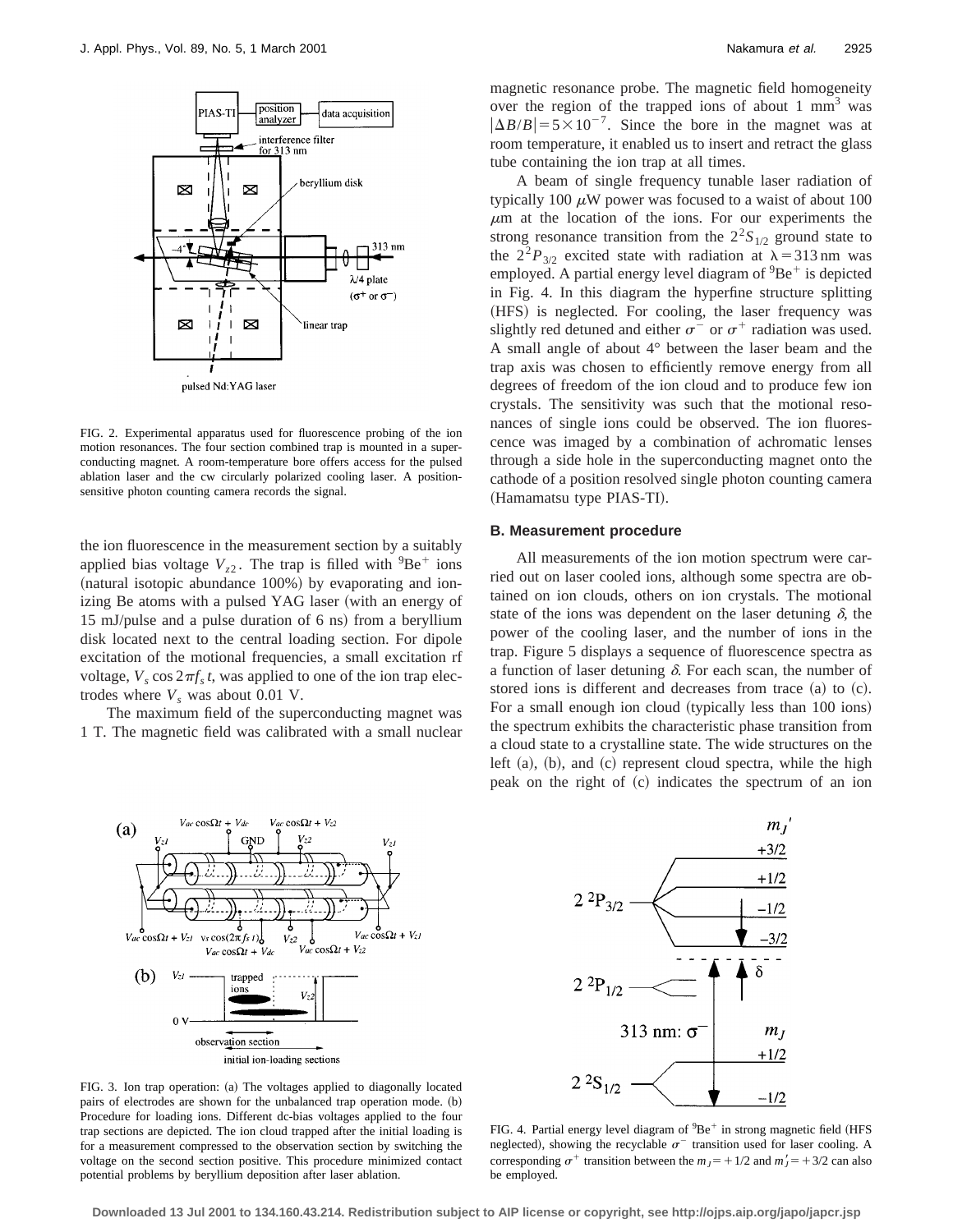

FIG. 5. Fluorescence spectra of stored  ${}^{9}Be^+$  ions obtained by sweeping the red detuned laser into resonance. The changing parameter is the number of stored ions. Cooled clouds containing several hundred ions produce spectra  $(a)$  and  $(b)$ . The phase transition to the crystalline state  $(c)$  is evident by the narrow peak. In this case the cloud contains only a few tens of ions.

crystal. The minimum between the two kinds of spectra corresponds to the phase transition, where the disordered cloud state changes instantaneously to the ordered crystalline state. For the example shown, the peak intensity of the fluorescence in the crystal state is about ten times the peak intensity in the cloud state.

Next the ion motion frequencies were excited by sweeping an additional rf driving field through resonance. The driving voltage was applied to one central trap electrode. For these measurements, the dipole mode of excitation was used. Figure  $6(a)$  shows the location of the various ion motion resonances and their dependence on the magnetic field. Depending on the value of the magnetic field, one major resonance namely  $f_h$  shifts to higher oscillation frequencies, whereas the other one,  $f_l$ , shifts to lower ones  $(f_{h,l})$  $=\omega_{h,l}/2\pi$ ). Depending on the detuning  $\delta$  and temperature of the ions, the observed changes in fluorescence intensity are either negative or positive. In a typical experiment, after loading the trap with a large number of ions the laser is initially detuned by about 700 MHz to the red side of the resonance. In this case, a cloud spectrum is observed. When the ions are resonantly heated by driving their macromotion, the cloud both expands and becomes detuned by the increasing Doppler width. This causes the fluorescence to decrease and a motional resonance is observed as a dip. It should be noted that, in general, the ions are not lost in this process since the fluorescence returns to the same level as it had before the motional resonance was excited. Outside a motional resonance the damping of the ion motion by the red detuned laser forces the cloud back to the original cooled state. While taking the various sequences, care was taken to ensure that the magnetic field of the superconducting magnet had stabilized before the next measurement was carried out. All spectra were observed during one measurement cycle over a time period of about 10 h. During this time, a few ion loadings were carried out. Only the number of stored ions changes decreasing from several hundred in the top traces to just a few ions in the bottom traces. To take the measurements on just a few ions (last few traces), the laser detuning



FIG. 6. (a) Sequences of ion oscillation frequencies. Mainly motional spectra of  ${}^{9}Be^+$  ions but also a few background ions ( $M=27$ ) were registered for increasing magnetic field. The insert (b) depicts this dependence in a graphical form and the measured resonance frequencies are plotted.  $(V_{ac}^{app})$ = 100 V,  $V_{dc}^{app}$ = 0,  $\Omega/2\pi$  = 7.30 MHz,  $V_{z}^{app}$ = 5 V.)

was reduced to be only 200 MHz towards the red side. At this value an ion crystal just beyond the phase transition point having only weak fluorescence was produced. In this situation, resonant heating at a macromotion frequency transforms the ion crystal to a cloud state which has a higher fluorescence intensity and a fluorescence peak indicates the motional resonance.

## **IV. EXPERIMENTAL RESULTS**

The measured magnetic field dependence of  $f_h$  and  $f_l$  is plotted in the Fig.  $6(b)$ . The data was compiled from measurements such as shown in Fig.  $6(a)$ . At times some additional weak resonance signals appear in the spectra. Although they display a similar field dependence, they are at different frequencies than the  ${}^{9}Be^+$  resonance. (We will discuss the origin of these spurious resonances in Sec. VIC.)

The applied trap operation parameters were  $\Omega/2\pi$ = 7.30 MHz,  $V_{\text{ac}}^{\text{app}}$  = 100 V,  $V_{\text{dc}}^{\text{app}}$  = 0. For the present unbalanced mode of applying the driving voltages, we had to use voltages with respect to the trap center, and also effective voltages  $V_{ac}$  and  $V_{dc}$ . The effective voltages are the values seen by the stored ions and are slightly different from the applied voltages. The distinction is necessary for  $V<sub>ac</sub>$  due to the use of circular and nonhyperbolic shaped trap electrodes as required by theory. The effective  $V_{dc}$  is the sum of applied  $V_{\text{dc}}^{\text{app}}$  and a small correction. This correction is the contact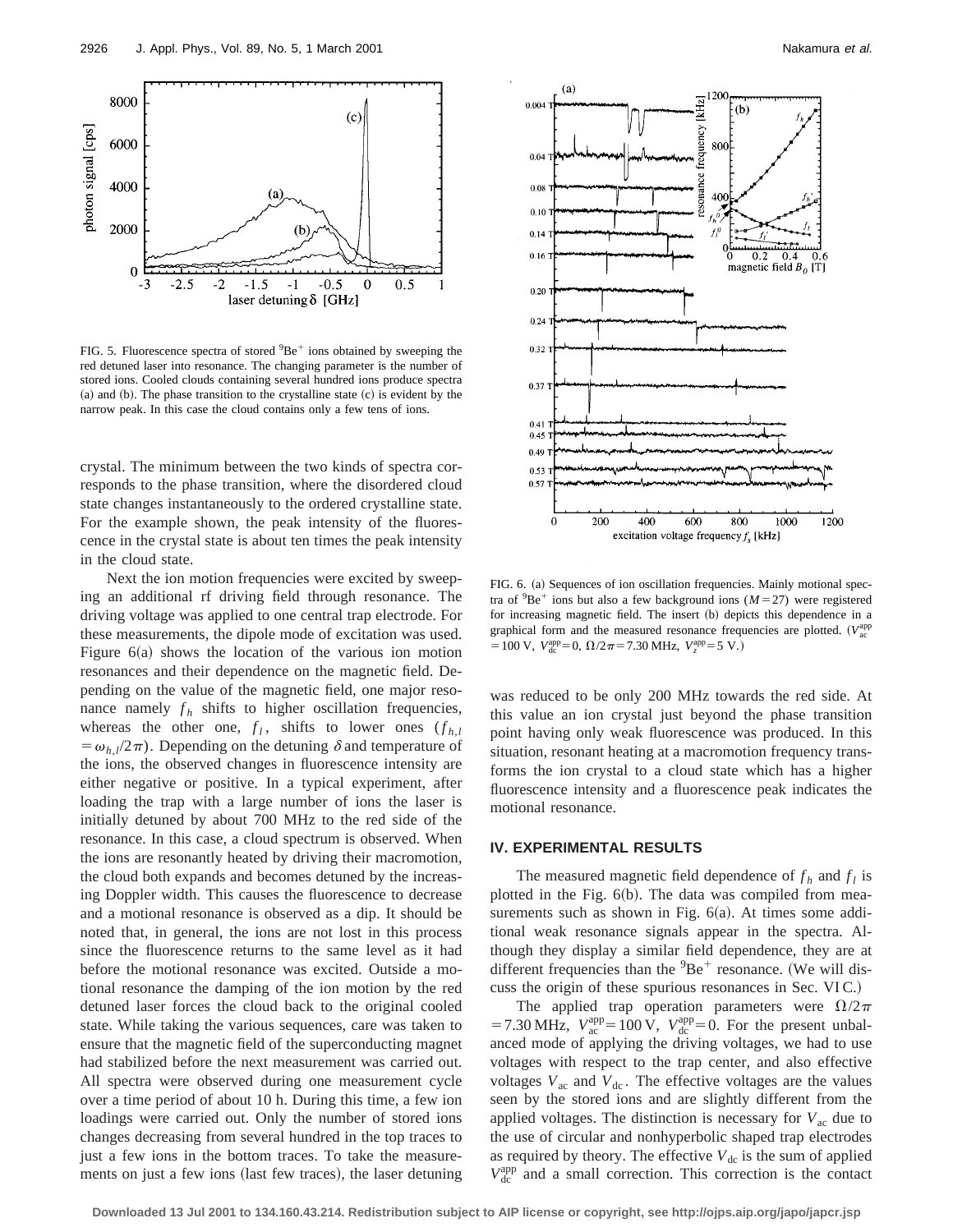

FIG. 7. Measured relation between the applied rf voltages  $V_{ac}^{app}$  and  $f_{h,l}$ . The slope of the dashed line yields the calibration relation from which the effective voltage is determined:  $V_{ac} = 0.95V_{ac}^{app}$  V. The trap operation parameters are  $V_{\text{dc}}^{\text{app}}=0$ ,  $\Omega/2\pi=7.04$  MHz,  $B_0=0.004$  T.

potential contribution, which arises when a minute beryllium film deposits on the trap electrodes during the laser ablation while loading the trap with ions. The extra loading section minimized this effect, but could not completely eliminate it. The calibration factors for the effective voltages were obtained by measuring the radial ion oscillation frequencies when the trap was operated at a negligibly weak magnetic field of  $B=4\times10^{-3}$  T.

The calibration frequencies  $f_{h,l}^0$  are the zero magnetic field intercepts displayed in Fig.  $6(b)$  and were measured as a function of  $V_{\text{ac}}^{\text{app}}$  and  $V_{\text{dc}}^{\text{app}}$  as shown in Figs. 7 and 8, respectively. The *q* and *a* factors are obtained from the dependence of the average frequency  $f_{av} = (f_h + f_l)/2 \approx \sqrt{2}q\Omega/8\pi$  and the difference frequency  $\Delta f = f_h^0 - f_l^0 \approx a\Omega^2/16\pi^2 f_{av}$ . In this approximation, the variation of the closing voltage  $V<sub>z</sub>$  over the trapped ion cloud can be neglected due to the smallness of the cloud. When inserted into Eq.  $(5)$  the effective voltages  $V_{\text{ac}}$  and  $V_{\text{dc}}$  follow. This procedure yields  $V_{\text{ac}} = 0.95 V_{\text{ac}}^{\text{app}}$  V for our trap.

Figure 8 gives the relation  $V_{dc} = V_{dc}^{app} - 0.1$  V. The  $-0.1$ V contribution is mainly due to the contact potential. Since the contact potential changes slowly over time periods of days, this value is not the same in all measurements. The small nonzero intercepts in Figs. 7 and 8 are due to the presence of a weak magnetic field and in Fig. 8 correspond with 8.3 kHz to the cyclotron frequency of  ${}^{9}Be^+$  at 4  $\times 10^{-3}$  T.

#### **V. SIMULATION OF THE ION MOTION DYNAMICS**

The equation of the motion for a single  ${}^{9}Be^+$  in a combined trap was also solved numerically. For the general case in which the magnetic field is inclined, **B**  $= B_0(\sin \theta \cos \phi, \sin \theta \sin \phi, \cos \theta)$ , and inserting this into Eq.  $(3)$ , the equations of motion become



FIG. 8. Dependence of the ion oscillation frequencies and their difference on the applied  $V_{\text{dc}}^{\text{app}}$ . It can be estimated  $V_{\text{dc}} = V_{\text{dc}}^{\text{app}} - 0.1$  V for this particular experimental condition. The trap parameters are  $V_{\text{ac}}^{\text{app}} = 100 \text{ V}, \Omega/2\pi$  $=7.04$  MHz,  $B_0=0.004$  T.

$$
\ddot{x} = -\frac{e}{mr_0^2} (V_{dc} - V_{ac} \cos \Omega t) x + \frac{e \alpha V_z}{m z_0^2} x
$$
  
+  $\frac{e B_0}{m} (y \cos \theta - \dot{z} \sin \theta \sin \phi),$   

$$
\ddot{y} = +\frac{e}{mr_0^2} (V_{dc} - V_{ac} \cos \Omega t) y + \frac{e \alpha V_z}{m z_0^2} y
$$
  
+  $\frac{e B_0}{m} (\dot{z} \sin \theta \cos \phi - \dot{x} \cos \theta),$  (20)  

$$
\ddot{z} = -\frac{2 e \alpha V_z}{m z_0^2} + \frac{e B_0}{m} (\dot{x} \sin \phi - \dot{y} \cos \phi) \sin \theta.
$$

The small effect of the variation of  $V<sub>z</sub>$  along the *x*, *y* coordinates can again be neglected. All results of the simulation were obtained using the same ion having an initial space coordinate  $(0.1, -0.1, -0.1)$  mm and energy value  $(0, 2.0,$  $1.0$  meV.

#### **A. Motion and frequencies in the <sup>x</sup>, y plane**

After numerically finding the time evolution of the coordinates for a particular ion orbit by solving Eq.  $(20)$ , the ion oscillation frequency spectrum was obtained by the FFT formalism. Figures  $9(a)$  and  $9(b)$  display examples of the calculated ion orbits together with their motional amplitudes for two different magnetic fields. The length of the central trap section was  $2z_0 = 20$  mm, and the other parameters were  $r_0$ = 2.61 mm,  $\Omega$ /2 $\pi$ = 8 MHz,  $V_{ac}$ = 100 V ( $V_z$  is neglected here). Figure  $9(c)$  displays FFT spectra up to the second order. Depending on the operating parameters, ion orbits covering different regions around the trap center are readily recognized. The dominant strong zeroth order frequency components are readily seen. The amplitudes of the higher order *n* frequency components are smaller for slow ions and for the trapping parameters used. The higher order *n* frequencies follow the relation

$$
\omega_{l,h}^n = \omega_{l,h} + n\Omega,\tag{21}
$$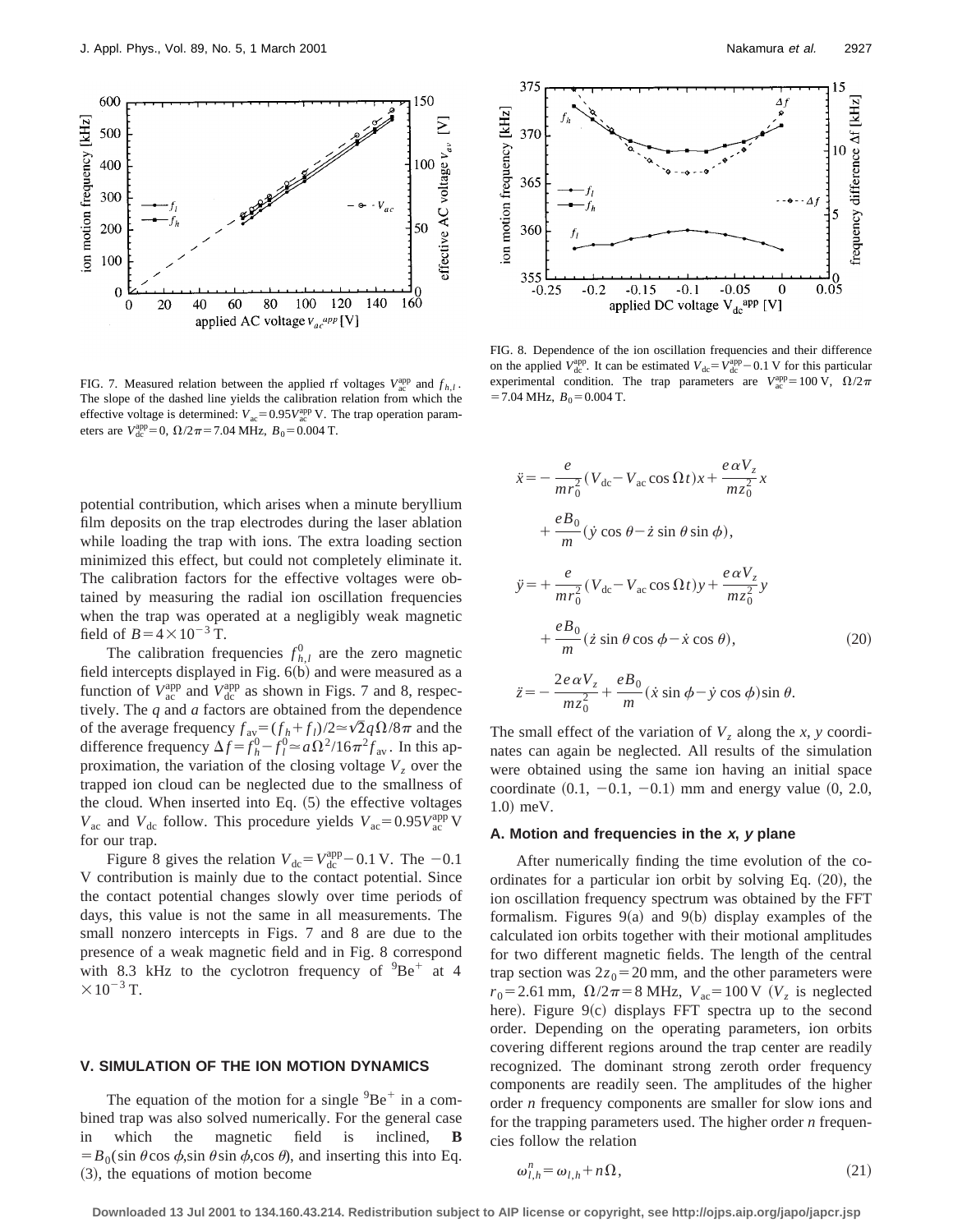

FIG. 9. (a) Ion orbits for two values of  $B_0$  (0 and 0.4 T). (b) Corresponding ion motion amplitudes. (c) FFT spectra displaying the contribution of the zeroth, first, and second orders.  $(V_{ac}=100 \text{ V}, V_{dc}=0, \Omega/2\pi=8.0 \text{ MHz}, \theta$  $= \phi = 0$ , and  $V_z$  was neglected.)

where we have set  $\omega_{l,h} = 2 \pi f_{l,h}$ . FFT spectra of the dominating zeroth order for various cases are depicted in Fig. 10. When the magnetic field is absent and  $V_{dc}$ =0 the two ion oscillation frequencies coincide (a). With increasing magnetic field the two motional frequencies split and are shifted toward higher and lower frequencies respectively (b). When  $V_{dc}$ =0.75 V,  $f_h$  and  $f_l$  are already split in the absence of a magnetic field (c). The splitting increases with  $V_{dc}$  and increases further as a function of increasing magnetic field.

## **VI. DISCUSSION OF THE RESULTS**

Two theoretical approaches to calculate the ion oscillation frequencies have been described, and experimentally these frequencies have also been observed. In this section we compare the experimental results with the two theoretical calculations.

## **A. Comparison of experiment with the numerical simulation and the analytical solution**

The magnetic field dependence of the radial macromotion frequencies  $f_h$  and  $f_l$  obtained by the various methods are shown in Fig.  $11(a)$ . The solid lines were calculated using the analytical solution of Eq.  $(14)$ , the symbols give the results of the experiment and the numerical simulations. It



FIG. 10. FFT spectra of zeroth order displaying the splitting of the ion motion frequencies (solid line: *x* component, dashed line: *y* component). (a) Single line spectra for  $V_{dc}$ =0 and  $B_0$ =0. (b) Splitting into the two components  $f_l$  and  $f_h$  for  $V_{dc} = 0$  and  $B_0 = 0.1$  T. (c) Splitting into two components *x* and *y* for  $V_{dc}$ =0.75 V and  $B_0$ =0.  $(V_{ac}$ =100 V,  $\Omega/2\pi$ =8.0 MHz,  $\theta = \phi$  $=0, V<sub>z</sub>$  was neglected.)

can be seen that the results of the three methods give somewhat different values. The differences  $\delta f$  of the macromotion frequencies for the experimental and analytical values on one side with the simulation results on the other side are compiled for  $f_h$  in Fig. 11(b) and for  $f_l$  in Fig. 11(c) as a function of the magnetic field. The agreement is best between experiment and simulation.

Figure 12 indicates the contribution due to a nonzero bias voltage to the motional frequencies by plotting the frequency difference for  $V_{dc}$ =0.75 V and  $V_{dc}$ =0 versus magnetic field. It can be seen that for weak magnetic field (*B*  $< 0.2$  T),  $f_h$  and  $f_l$  have a strong dependence on  $V_{dc}$ , and that in the strong field region  $(B>0.5 \text{ T})$ *f*<sub>*h*</sub> approaches the zero dc field value but  $f_l$  retains a small finite influence. This behavior is expected, since for  $f_h$  the magnetic field effect adds, but for  $f_l$  it subtracts from the motional frequencies without magnetic field.

In order to investigate where the approximate analytical solution deviates most from the more accurate simulation results we have plotted, in Fig. 13, the ion motion frequency difference  $\delta f$  for a fixed magnetic field as a function of the stability parameter *q*.  $\delta f_h$  is particularly large for large amplitudes  $V_{ac}$  of the driving field at frequency  $\Omega$ , or more generally large values of the stability parameter *q*. This indicates the well known fact that the zeroth order solution results of the Mathieu equation are not sufficient for large values of  $V_{ac}$  or  $q$  and in this case the solutions of all order have to be employed simultaneously to get the correct result. For the case of large  $q$  the macromotion frequency  $f_h$  is no longer small compared with the driving frequency  $\Omega$  and the cyclotron frequency  $f_c$ , and therefore the condition for the dominance of the zeroth order solution is no longer fulfilled. For the same reason  $\delta f$  is large for small values of  $\Omega$ .

# **B. Motion and oscillation frequencies in the <sup>z</sup>-direction**

In the experiment a dc bias voltage  $V<sub>z</sub>$  is applied to the outer trap segments to confine the ions along the *z* direction.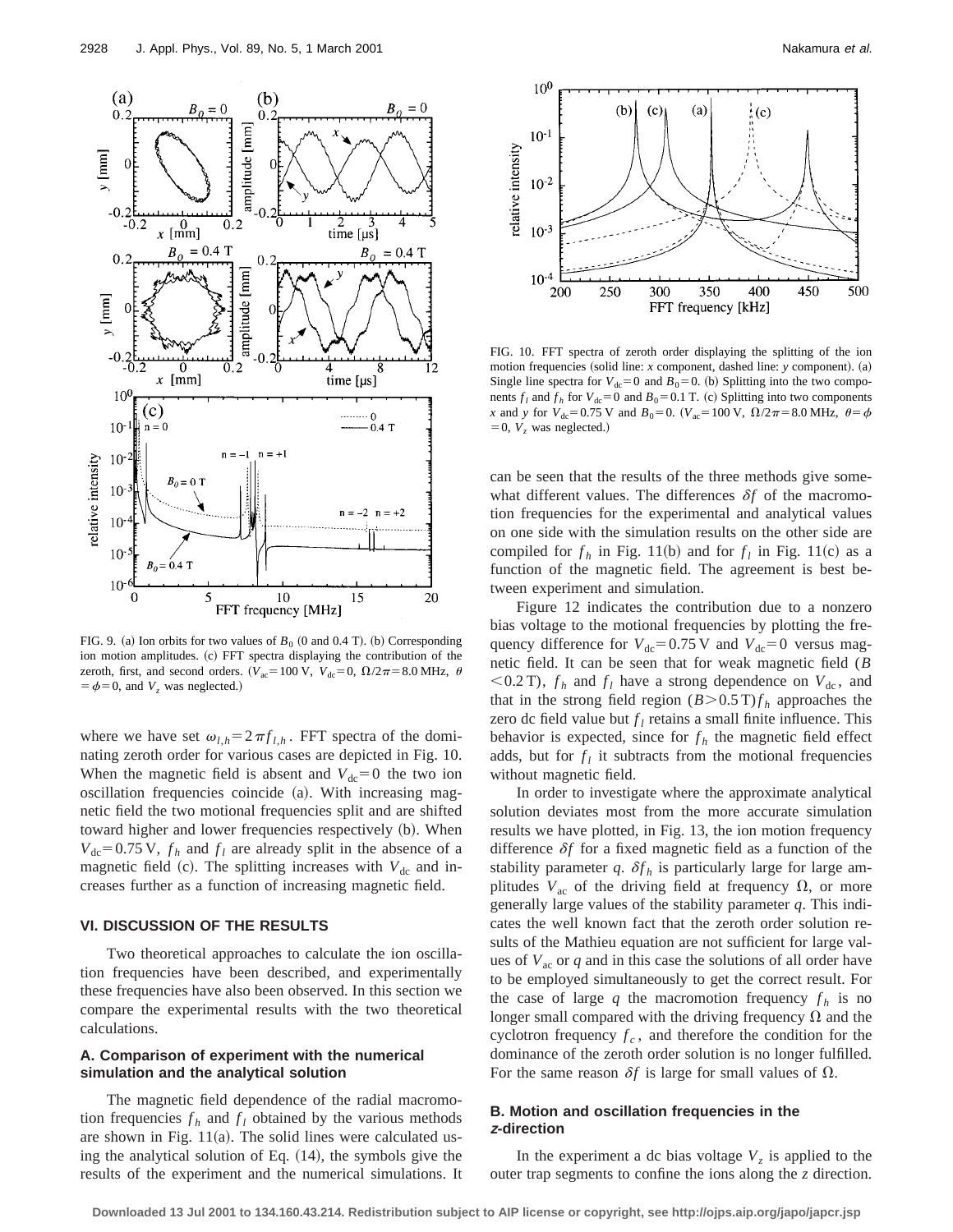

FIG. 11. (a) Field dependence of the ion motion frequencies observed by experiment and calculated in the numerical simulation and the analytical solution. (b) and (c) Comparison of the analytical results with the experimental and numerical FFT results. The deviation in ion motion frequencies  $\delta f_{h,l}$  vs magnetic field is shown. (From the results in the present experiment we observed  $f_h^0 \approx 368 \text{ kHz}$  and  $f_l^0 \approx 320 \text{ kHz}$  at  $B_0 = 0.004 \text{ T}$ ,  $V_{ac}^{app} = 100 \text{ V}$ ,  $\Omega/2\pi$  = 7.30 MHz,  $V_{dc}^{app}$  = 0 and  $V_{z}^{app}$  = 5 V. It can be estimated that  $V_{ac}$ = 95 V,  $V_{\text{dc}}$ = 0.43 V, and  $f_z(V_z)$ = 105 kHz, therefore these values are used in the simulation and the analytical solution. In the simulation the inclination angles  $\theta = 4^{\circ}$  and  $\phi = 45^{\circ}$  were taken into consideration.)

In addition, in the present experimental arrangement, the trap electrodes were inclined at an angle  $\theta$  of about 4° with respect to the direction of the magnetic field. In the following we have numerically calculated the effects of these conditions using Eq.  $(20)$ . At the same time we have also observed them in the experiment. The results of the numerical simulation are shown in Fig. 14 for the angles  $\theta$ =4° and the trap operating parameters  $V_{ac} = 100 \text{ V}$ ,  $V_{dc} = 75 \text{ mV}$ ,  $\Omega/2\pi$  $=6.63 \text{ MHz}$ , and  $B=0.4066 \text{ T}$ . The effect of the dc bias voltage  $V_z$  was included by setting  $f_z(V_z) = 95$  kHz. The two frequencies  $f_l$  and  $f_z$  have similar values in the strong magnetic field since they are strongly coupled. We labeled the components of the corresponding two coupled frequencies  $f_{l1}$  and  $f_{l2}$ . They only appear when the magnetic field is inclined. There is also a dependence of the two coupled frequencies on  $V_{ac}$ . Figure 15 $(a)$  contains the experimental values of  $f_{l1}$  and  $f_{l2}$  measured for different values of  $V_{ac}$ . The



FIG. 12. Comparison of the numerical FFT results of  $V_{dc}$ =0.75 V with  $V_{\text{dc}}=0.$  ( $V_{\text{ac}}=100 \text{ V}$ ,  $\Omega/2\pi=8.0 \text{ MHz}$ ,  $\theta = \phi = 0$ , and  $V_{\text{z}}$  is neglected.)

simulation results are also indicated for the inclination angle  $\theta$ =4° of the magnetic field and agree well with the experimental results.

## **C. Spurious resonances**

The identification of the observed resonances is made by their frequency values and their dependence on the operating parameters. In this context we have intermittently observed two series of weaker resonances at unexpected frequencies of about  $\omega_h/3$  and  $\omega_l/3$  [labeled  $f'_h$  and  $f'_l$  in Fig. 6(b)]. These resonances can be explained by the presence of impurity ions, which have a mass of about three times the beryllium mass and therefore are probably caused by  $Al^+$  or  $Be_3^+$  clusters. It should be noted that also  $f'_{l}$  coincides with  $f_{l1}$  of  $9Be<sup>+</sup>$ . The spurious resonances make themselves noticeable in the  $Be^+$  fluorescence through sympathetic heating<sup>28</sup> of  $Be<sup>+</sup>$  ions by motionally excited impurity ions. In this process kinetic energy is transferred to the  $Be<sup>+</sup>$  ions from the resonantly excited impurity ions through Coulomb collisions. The sympathetic heating effect is largest when only a few single ions and a few impurity ions in the crystalline state are concentrated in close proximity near the ion trap axis. This is



FIG. 13. Comparison of the numerical FFT results with the analytical results. The difference in calculated ion motion frequencies versus the stability parameter  $q = q(V_{ac}, \Omega)$ .  $(V_{ac}$  dependence:  $V_{dc} = 0$ ,  $\Omega/2\pi = 8.0$  MHz,  $B_0$  $=$  1 T,  $\theta = \phi = 0$ .  $\Omega$  dependence:  $V_{ac} = 100$  V,  $V_{dc} = 0$ ,  $B_0 = 1$  T,  $\theta = \phi = 0$ .)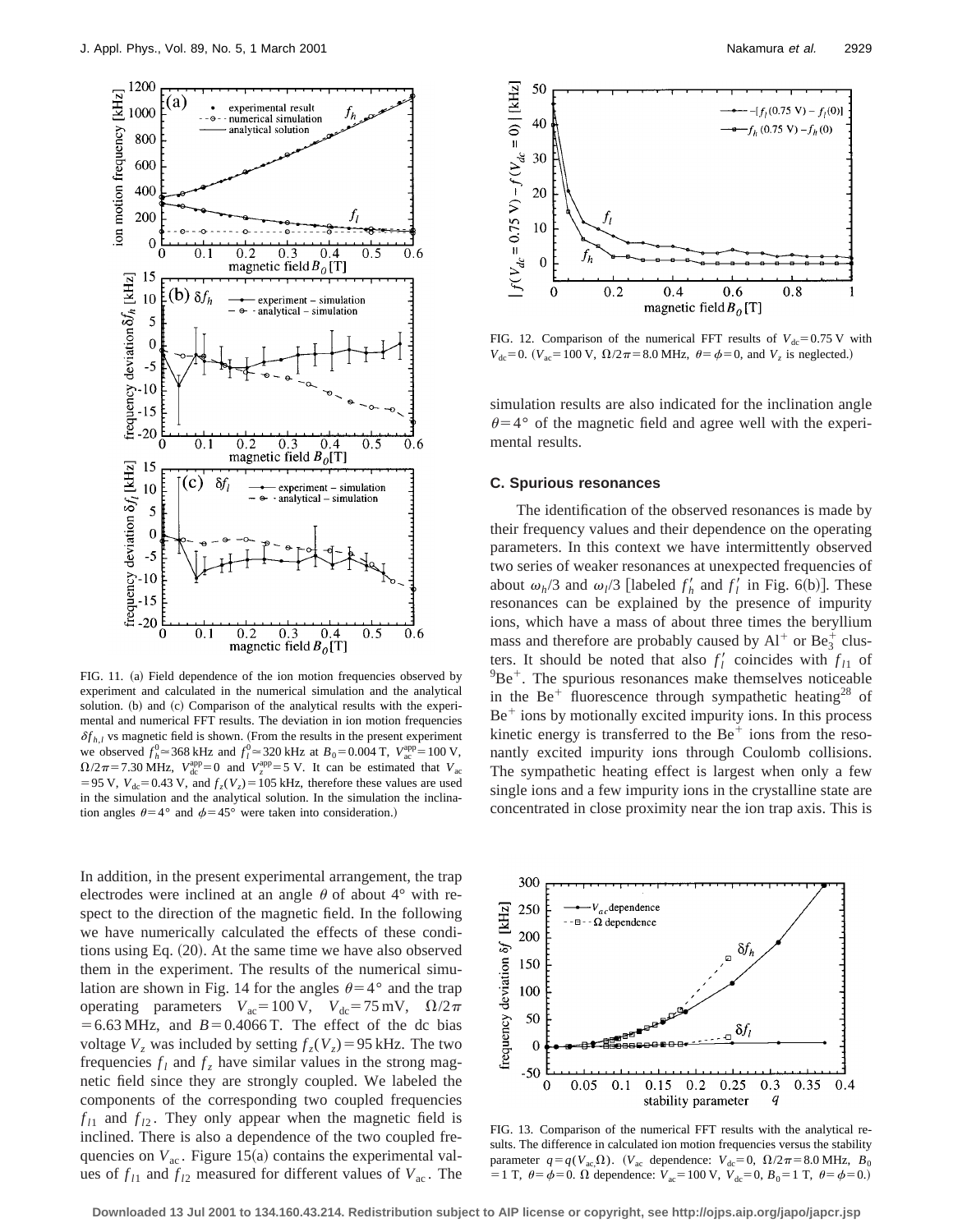

FIG. 14. (a) FFT spectra without inclination. (b) FFT spectra with the inclination angle  $\theta$ =4°. The motions of the *x*, *y*, and *z* directions are coupled.  $(V_{ac}=100 \text{ V}, V_{dc}=0, \Omega/2\pi=7.04 \text{ MHz}, B_0=0.4066 \text{ T}, \phi=45^{\circ}, \text{ and}$  $f_z(V_z) = 95$  kHz.)

evident from Fig. 6 where these resonances appear only in the lower traces when only a few ions are stored.

# **VII. MODES OF OPERATION**

It is possible to operate the combined trap in two extreme regions, and instructive to consider these two cases in detail. Near zero magnetic field, the operation is close to that of a rf trap whereas near zero ac voltage the operation is close to that of a Penning trap. Earlier, for the case of the symmetrical trap<sup>10</sup> a particular example in which the magnetron motion vanishes has been discussed.<sup>11</sup> We have also studied these extreme regions of the linear combined trap. The measurements and results of the calculations are compiled in Fig. 16. The observations at near zero magnetic field demonstrate that in this limit the ion oscillation frequencies are made up of two harmonic oscillations about the trap center with a slow drift motion around the field lines superimposed on them, yielding and  $\omega_l$  and  $\omega_h$ . In addition  $f_z$  is the usual *z* motion. In this case the radial confinement is dominated by the rf fields. In the other extreme case of the near Penning trap mode, the low amplitudes  $V_{ac}$  of the driving rf field contribute very little to the radial trapping. We observed neither fluorescence nor motional resonances in this region. This fact can be explained by considering Fig. 15, which illustrated the results of a calculation. Similar to the case of the circular combined trap, there is an unstable region around the point where the direction of the magnetron rotation changes. $^{11}$  In our case, of the linear combined trap, the ad-



FIG. 15. (a) Measured and calculated inclination effect of the magnetic field on the  $f_{l1}$  and  $f_{l2}$  versus  $V_{ac}$ . Different ion trajectories (b)  $V_{ac} = 5$  V and (c)  $V_{ac}$ =30 V. Note that the rotational direction of  $\omega_l$  changes. (Experiment:  $V_{ac} = 0.95 V_{ac}^{app}$  V,  $V_{dc}^{app} = 0$ ,  $\Omega/2\pi = 6.63$  MHz,  $B_0 = 0.4066$  T,  $V_z^{app} = 5$  V. Simulation:  $\Omega/2\pi$ =6.63 MHz,  $V_{dc}$ =75 mV,  $B_0$ =0.4066 T,  $\theta$ =4°,  $\phi$  $=45^{\circ}$ ,  $f<sub>z</sub>=95$  kHz.)

ditional static quadrupole field in the radial direction due to the presence of a residual  $V_{dc}$  causes an even broader unstable region. In the present trap, typical values of the residual  $V_{dc}$  are about 100 mV. This fact makes even trap operation in the pure Penning trap mode difficult.



FIG. 16. Evolution of the ion motion frequencies with the magnetic field (left) and with the ac driving voltage (right). For zero magnetic field the Paul trap mode occurs. For zero ac voltage the near Penning trap results [Note the different maximum values of the magnetic field, which is  $B_{\text{max}}$  $=0.6$  T (left) and  $B_0 = 0.4066$  T (right)].